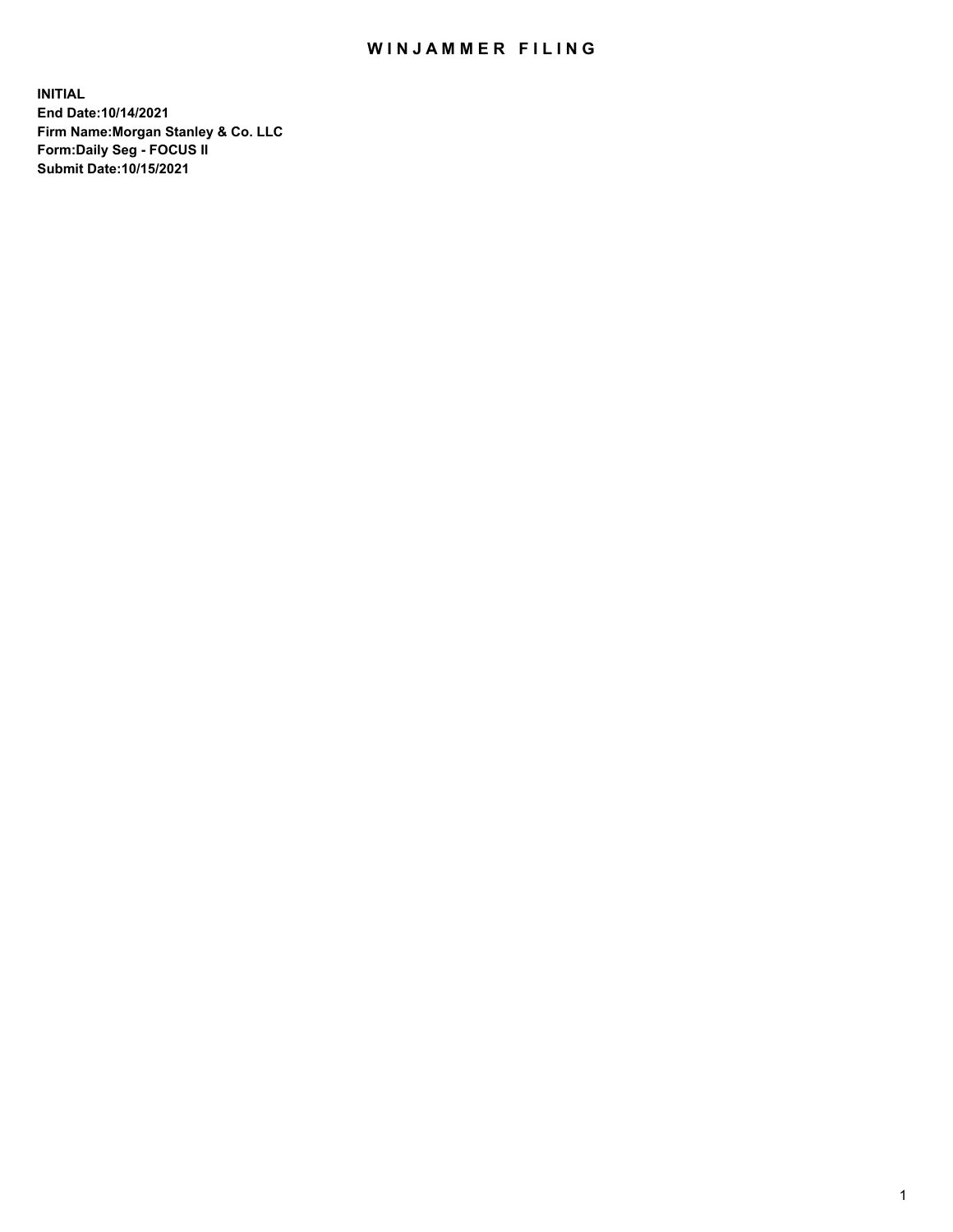**INITIAL End Date:10/14/2021 Firm Name:Morgan Stanley & Co. LLC Form:Daily Seg - FOCUS II Submit Date:10/15/2021 Daily Segregation - Cover Page**

| Name of Company                                                                                                                                                                                                                                                                                                                | Morgan Stanley & Co. LLC                                |
|--------------------------------------------------------------------------------------------------------------------------------------------------------------------------------------------------------------------------------------------------------------------------------------------------------------------------------|---------------------------------------------------------|
| <b>Contact Name</b>                                                                                                                                                                                                                                                                                                            | <b>Ikram Shah</b>                                       |
| <b>Contact Phone Number</b>                                                                                                                                                                                                                                                                                                    | 212-276-0963                                            |
| <b>Contact Email Address</b>                                                                                                                                                                                                                                                                                                   | Ikram.shah@morganstanley.com                            |
| FCM's Customer Segregated Funds Residual Interest Target (choose one):<br>a. Minimum dollar amount: ; or<br>b. Minimum percentage of customer segregated funds required:%; or<br>c. Dollar amount range between: and; or<br>d. Percentage range of customer segregated funds required between: % and %.                        | 235,000,000<br><u>0</u><br>00<br>0 Q                    |
| FCM's Customer Secured Amount Funds Residual Interest Target (choose one):<br>a. Minimum dollar amount: ; or<br>b. Minimum percentage of customer secured funds required:%; or<br>c. Dollar amount range between: and; or<br>d. Percentage range of customer secured funds required between:% and%.                            | 140,000,000<br><u>0</u><br><u>0 0</u><br>0 <sub>0</sub> |
| FCM's Cleared Swaps Customer Collateral Residual Interest Target (choose one):<br>a. Minimum dollar amount: ; or<br>b. Minimum percentage of cleared swaps customer collateral required:% ; or<br>c. Dollar amount range between: and; or<br>d. Percentage range of cleared swaps customer collateral required between:% and%. | 92,000,000<br><u>0</u><br><u>00</u><br>00               |

Attach supporting documents CH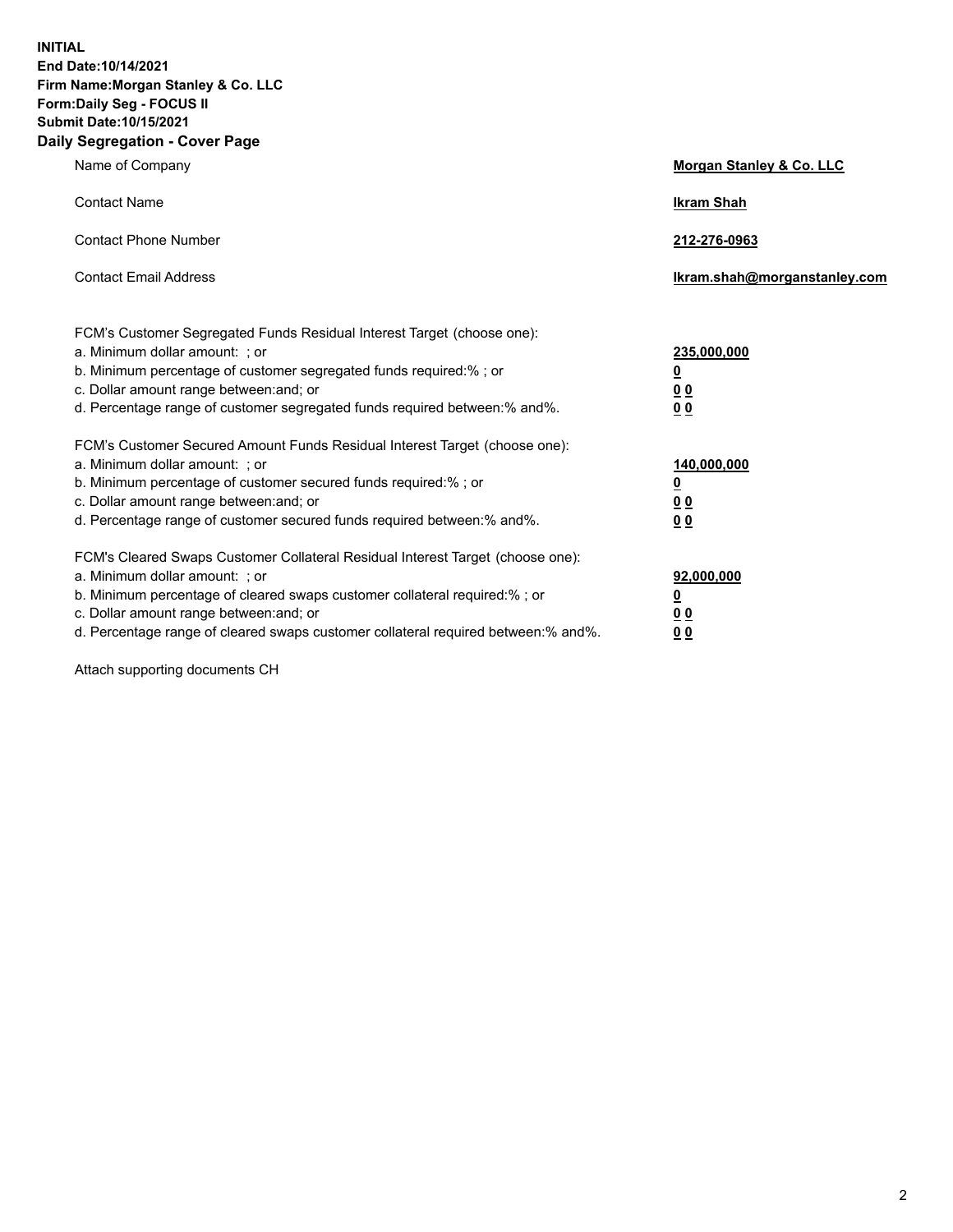## **INITIAL End Date:10/14/2021 Firm Name:Morgan Stanley & Co. LLC Form:Daily Seg - FOCUS II Submit Date:10/15/2021**

## **Daily Segregation - Secured Amounts**

|    | Foreign Futures and Foreign Options Secured Amounts                                               |                                           |
|----|---------------------------------------------------------------------------------------------------|-------------------------------------------|
|    | Amount required to be set aside pursuant to law, rule or regulation of a foreign                  | $0$ [7305]                                |
|    | government or a rule of a self-regulatory organization authorized thereunder                      |                                           |
| 1. | Net ledger balance - Foreign Futures and Foreign Option Trading - All Customers                   |                                           |
|    | A. Cash                                                                                           | 5,742,467,940 [7315]                      |
|    | B. Securities (at market)                                                                         | 1,901,883,184 [7317]                      |
| 2. | Net unrealized profit (loss) in open futures contracts traded on a foreign board of trade         | 642,418,221 [7325]                        |
| 3. | Exchange traded options                                                                           |                                           |
|    | a. Market value of open option contracts purchased on a foreign board of trade                    | 51,368,948 [7335]                         |
|    | b. Market value of open contracts granted (sold) on a foreign board of trade                      | -31,861,828 [7337]                        |
| 4. | Net equity (deficit) (add lines 1. 2. and 3.)                                                     | 8,306,276,465 [7345]                      |
| 5. | Account liquidating to a deficit and account with a debit balances - gross amount                 | 76,658,046 [7351]                         |
|    | Less: amount offset by customer owned securities                                                  | -76,320,594 [7352] 337,452 [7354]         |
| 6. | Amount required to be set aside as the secured amount - Net Liquidating Equity                    | 8,306,613,917 [7355]                      |
|    | Method (add lines 4 and 5)                                                                        |                                           |
| 7. | Greater of amount required to be set aside pursuant to foreign jurisdiction (above) or line<br>6. | 8,306,613,917 [7360]                      |
|    | FUNDS DEPOSITED IN SEPARATE REGULATION 30.7 ACCOUNTS                                              |                                           |
| 1. | Cash in banks                                                                                     |                                           |
|    | A. Banks located in the United States                                                             | 448,757,195 [7500]                        |
|    | B. Other banks qualified under Regulation 30.7                                                    | 526,742,798 [7520] 975,499,993            |
|    |                                                                                                   | [7530]                                    |
| 2. | Securities                                                                                        |                                           |
|    | A. In safekeeping with banks located in the United States                                         | 537,215,548 [7540]                        |
|    | B. In safekeeping with other banks qualified under Regulation 30.7                                | 54,612,888 [7560] 591,828,436<br>$[7570]$ |
| 3. | Equities with registered futures commission merchants                                             |                                           |
|    | A. Cash                                                                                           | 10,434,997 [7580]                         |
|    | <b>B.</b> Securities                                                                              | $0$ [7590]                                |
|    | C. Unrealized gain (loss) on open futures contracts                                               | $-2,583,107$ [7600]                       |
|    | D. Value of long option contracts                                                                 | $0$ [7610]                                |
|    | E. Value of short option contracts                                                                | 0 [7615] 7,851,890 [7620]                 |
| 4. | Amounts held by clearing organizations of foreign boards of trade                                 |                                           |
|    | A. Cash                                                                                           | $0$ [7640]                                |
|    | <b>B.</b> Securities                                                                              | $0$ [7650]                                |
|    | C. Amount due to (from) clearing organization - daily variation                                   | $0$ [7660]                                |
|    | D. Value of long option contracts                                                                 | $0$ [7670]                                |
|    | E. Value of short option contracts                                                                | 0 [7675] 0 [7680]                         |
| 5. | Amounts held by members of foreign boards of trade                                                |                                           |
|    | A. Cash                                                                                           | 4,973,236,340 [7700]                      |
|    | <b>B.</b> Securities                                                                              | 1,310,054,747 [7710]                      |
|    | C. Unrealized gain (loss) on open futures contracts                                               | 645,001,328 [7720]                        |
|    | D. Value of long option contracts                                                                 | 51,368,948 [7730]                         |
|    | E. Value of short option contracts                                                                | -31,861,828 [7735] 6,947,799,535          |
|    |                                                                                                   | $[7740]$                                  |
| 6. | Amounts with other depositories designated by a foreign board of trade                            | $0$ [7760]                                |
| 7. | Segregated funds on hand                                                                          | $0$ [7765]                                |
| 8. | Total funds in separate section 30.7 accounts                                                     | 8,522,979,854 [7770]                      |
| 9. | Excess (deficiency) Set Aside for Secured Amount (subtract line 7 Secured Statement               | 216,365,937 [7380]                        |
|    | Page 1 from Line 8)                                                                               |                                           |

- 10. Management Target Amount for Excess funds in separate section 30.7 accounts **140,000,000** [7780]
- 11. Excess (deficiency) funds in separate 30.7 accounts over (under) Management Target **76,365,937** [7785]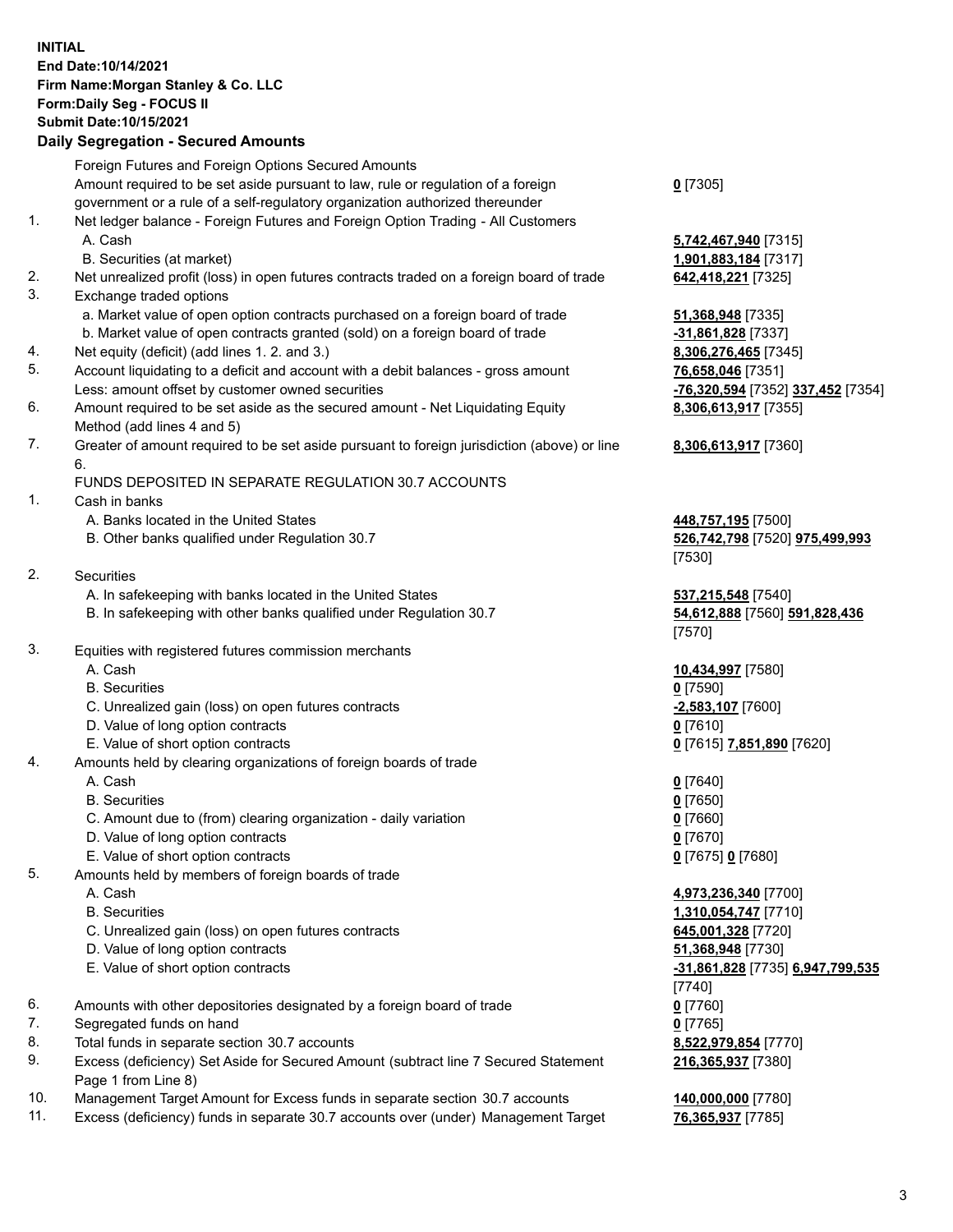**INITIAL End Date:10/14/2021 Firm Name:Morgan Stanley & Co. LLC Form:Daily Seg - FOCUS II Submit Date:10/15/2021 Daily Segregation - Segregation Statement** SEGREGATION REQUIREMENTS(Section 4d(2) of the CEAct) 1. Net ledger balance A. Cash **19,129,796,698** [7010] B. Securities (at market) **7,553,314,800** [7020] 2. Net unrealized profit (loss) in open futures contracts traded on a contract market **-403,901,934** [7030] 3. Exchange traded options A. Add market value of open option contracts purchased on a contract market **2,322,653,458** [7032] B. Deduct market value of open option contracts granted (sold) on a contract market **-1,876,067,441** [7033] 4. Net equity (deficit) (add lines 1, 2 and 3) **26,725,795,581** [7040] 5. Accounts liquidating to a deficit and accounts with debit balances - gross amount **349,798,485** [7045] Less: amount offset by customer securities **-348,966,750** [7047] **831,735** [7050] 6. Amount required to be segregated (add lines 4 and 5) **26,726,627,316** [7060] FUNDS IN SEGREGATED ACCOUNTS 7. Deposited in segregated funds bank accounts A. Cash **3,270,584,476** [7070] B. Securities representing investments of customers' funds (at market) **0** [7080] C. Securities held for particular customers or option customers in lieu of cash (at market) **3,100,883,176** [7090] 8. Margins on deposit with derivatives clearing organizations of contract markets A. Cash **15,406,437,970** [7100] B. Securities representing investments of customers' funds (at market) **0** [7110] C. Securities held for particular customers or option customers in lieu of cash (at market) **4,301,236,645** [7120] 9. Net settlement from (to) derivatives clearing organizations of contract markets **421,489,465** [7130] 10. Exchange traded options A. Value of open long option contracts **2,322,653,458** [7132] B. Value of open short option contracts **-1,876,067,441** [7133] 11. Net equities with other FCMs A. Net liquidating equity **13,628,764** [7140] B. Securities representing investments of customers' funds (at market) **0** [7160] C. Securities held for particular customers or option customers in lieu of cash (at market) **0** [7170] 12. Segregated funds on hand **151,194,979** [7150] 13. Total amount in segregation (add lines 7 through 12) **27,112,041,492** [7180] 14. Excess (deficiency) funds in segregation (subtract line 6 from line 13) **385,414,176** [7190] 15. Management Target Amount for Excess funds in segregation **235,000,000** [7194] **150,414,176** [7198]

16. Excess (deficiency) funds in segregation over (under) Management Target Amount Excess